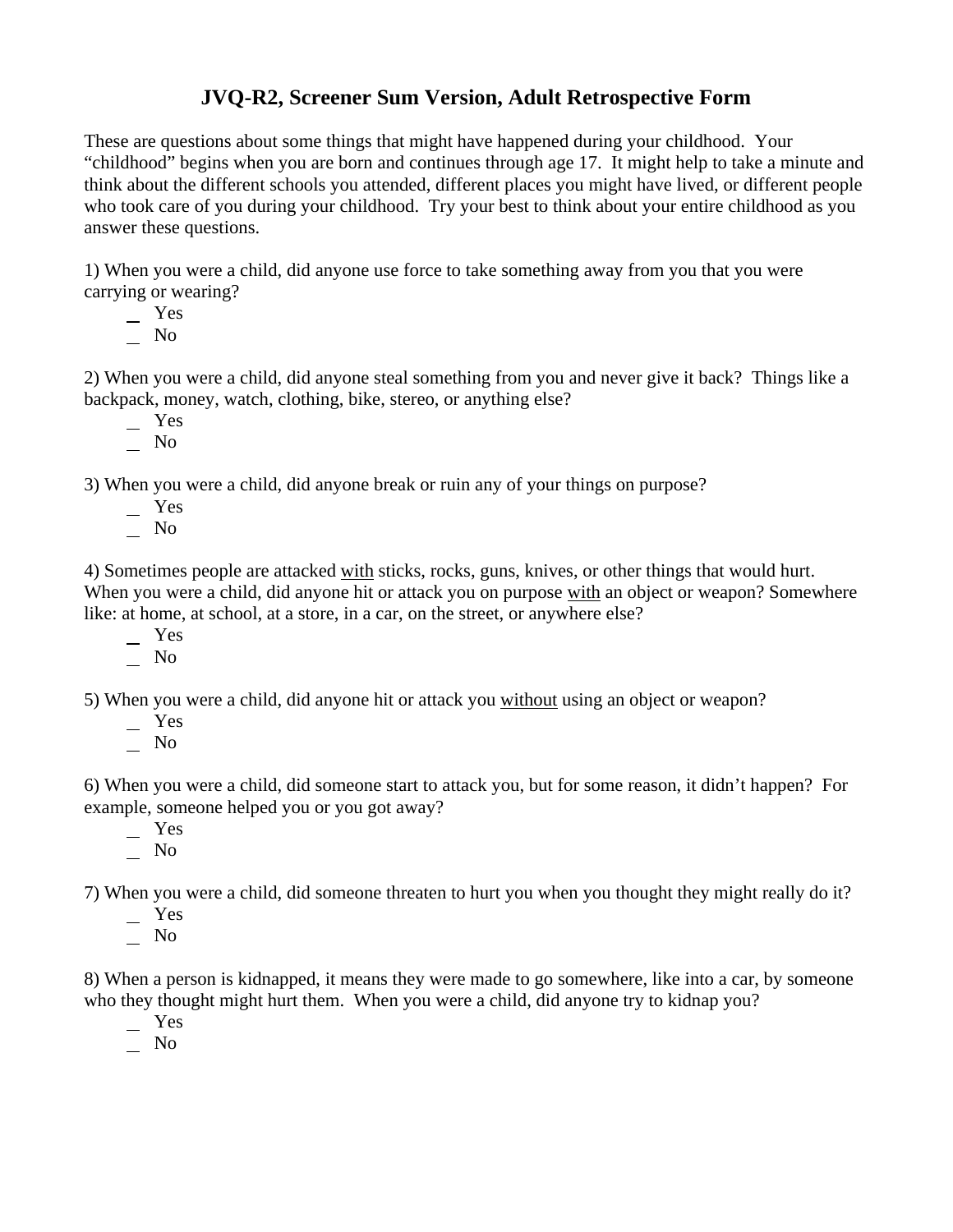9) When you were a child, have you been hit or attacked because of your skin color, religion, or where your family comes from? Because of a physical problem you have? Or because someone said you were gay?

 Yes  $\overline{\phantom{0}}$  No

Next, we are going to ask about grown-ups who take care of you. This means parents, babysitters, adults who live with you, or others who watch you. Before we begin, I want to remind you that your answers will be kept totally private. If there is a particular question that you don't want to answer, that's O.K. But it is important that you be as honest as you can, so that we can get a better idea of the kinds of things that kids your age sometimes face.

10) Not including spanking on your bottom, when you were a child, did a grown-up in your life hit, beat, kick, or physically hurt you in any way?

 Yes No

11) When you were a child, did you get scared or feel really bad because grown-ups in your life called you names, said mean things to you, or said they didn't want you?

Yes

 $\overline{\phantom{0}}$  No

12) When someone is neglected, it means that the grown-ups in their life didn't take care of them the way they should. They might not get them enough food, take them to the doctor when they are sick, or make sure they have a safe place to stay. When you were a child, were you neglected?

Yes

 $\overline{\phantom{0}}$  No

13) Sometimes a family fights over where a child should live. When you were a child, did a parent take, keep, or hide you to stop you from being with another parent?

Yes

 $\overline{\phantom{0}}$  No

14) Sometimes groups of kids or gangs attack people. When you were a child, did a group of kids or a gang hit, jump, or attack you?

 Yes  $\overline{\phantom{a}}$  No

15) When you were a child, did any kid, even a brother or sister, hit you? Somewhere like: at home, at school, out playing, in a store, or anywhere else?

 Yes  $\overline{\phantom{a}}$  No

16) When you were a child, did any kids try to hurt your private parts on purpose by hitting or kicking you there?

Yes

 $\overline{\phantom{0}}$  No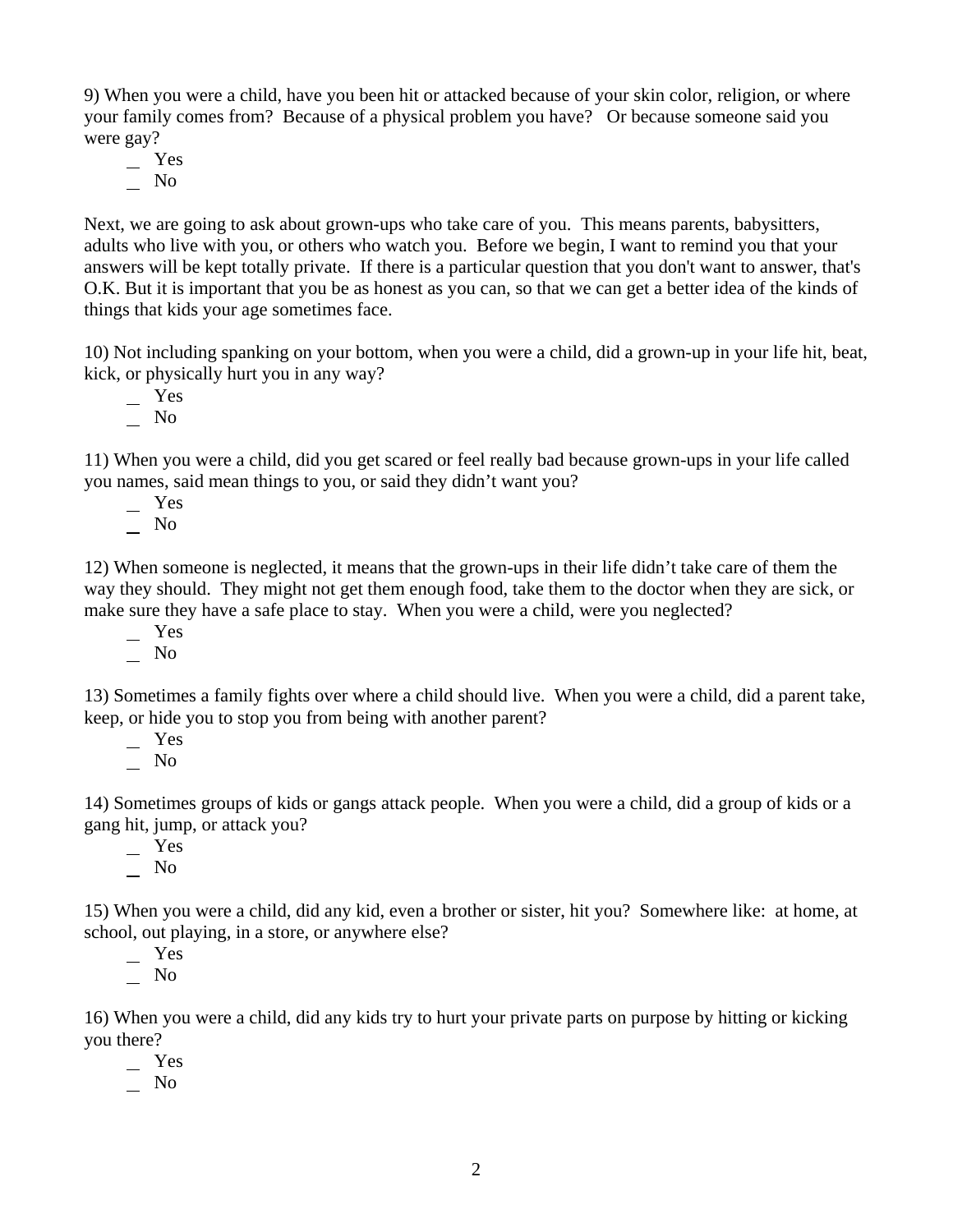17) When you were a child, did any kids, even a brother or sister, pick on you by chasing you or grabbing you or by making you do something you didn't want to do?

Yes

 $\overline{\phantom{a}}$  No

18) When you were a child, did you get scared or feel really bad because kids were calling you names, saying mean things to you, or saying they didn't want you around?

Yes

 $\overline{\phantom{0}}$  No

19) When you were a child, did a boyfriend or girlfriend or anyone you went on a date with slap or hit you?

 Yes  $\overline{\phantom{0}}$  No

20) When you were a child, did a grown-up you know touch your private parts when they shouldn't have or make you touch their private parts? Or did a grown-up you know force you to have sex?

Yes

 $\overline{\phantom{0}}$  No

21) When you were a child, did a grown-up you did not know touch your private parts when they shouldn't have, make you touch their private parts or force you to have sex?

 $-$  Yes

 $\overline{\phantom{a}}$  No

22) Now think about other kids, like from school, a boy friend or girl friend, or even a brother or sister. When you were a child, did another child or teen make you do sexual things?

Yes

 $\overline{\phantom{0}}$  No

23) When you were a child, did anyone try to force you to have sex; that is, sexual intercourse of any kind, even if it didn't happen?

Yes

No

24) When you were a child, did anyone make you look at their private parts by using force or surprise, or by "flashing" you?

Yes

 $\overline{\phantom{a}}$  No

25) When you were a child, did anyone hurt your feelings by saying or writing something sexual about you or your body?

Yes

No